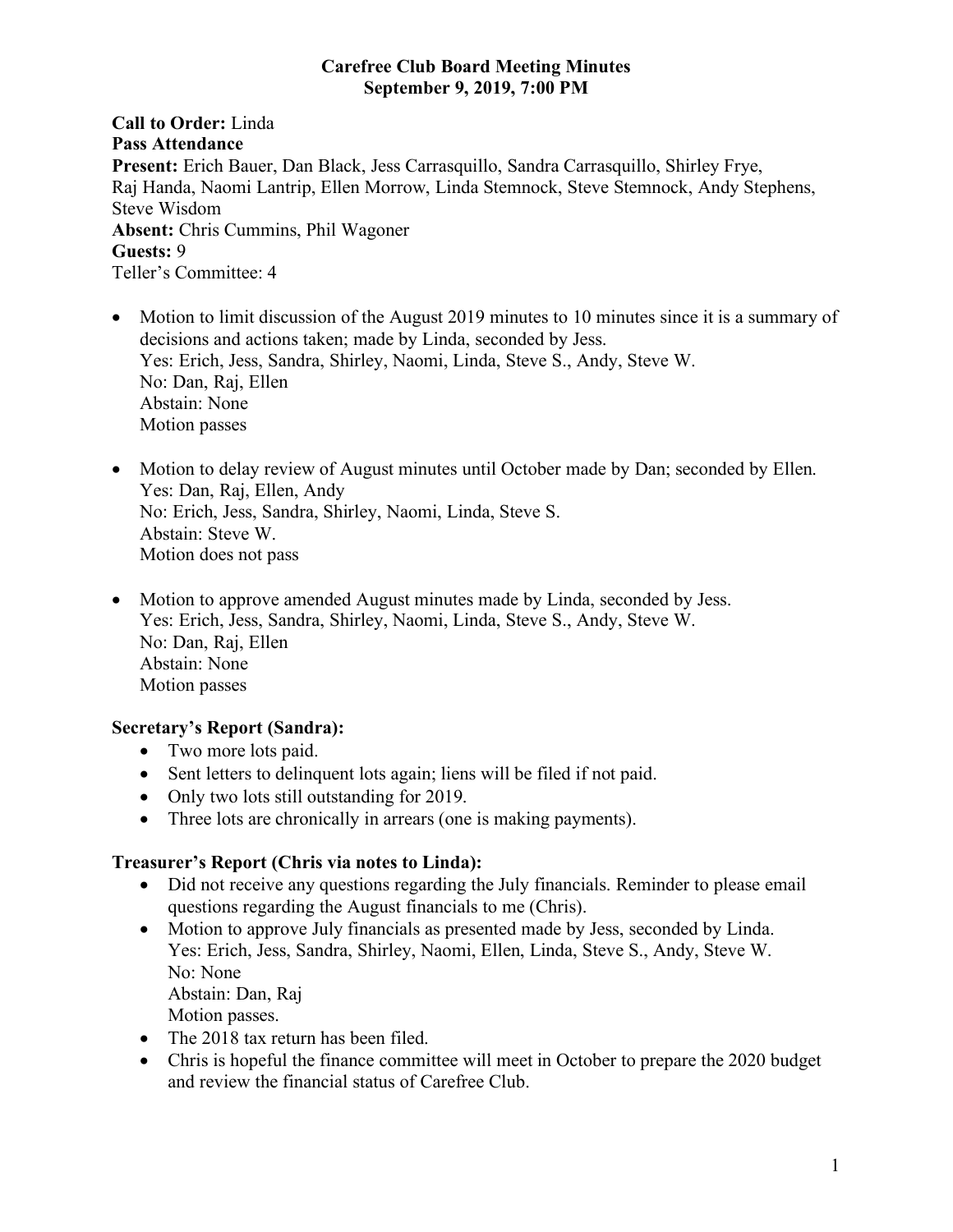#### **Carefree Club Board Meeting Minutes September 9, 2019, 7:00 PM**

# **Pool Report (Linda)**:

- Pool is closed until next year.
- Passed all water tests and inspections by health department went well.

# **Grounds (Jess):** Nothing to report

### **Newsletter (Ellen):**

• Deadline for next newsletter is Oct.  $1<sup>st</sup>$ ; out by Oct  $15<sup>th</sup>$ .

# **Activities (Linda):**

• Ice cream social on Labor Day had about 60 attendees. Thanks to Steve W. for helping scoop all the ice cream.

# **Web (Erich)**:

- Web doing well.
- Can add second email for each member lot; add line item on next year's pool forms.
- Can now send up to 500 emails in one hour; wait 60 minutes and send another 500.
- For no cost, can send up to 15,000 emails/month with no delay in timing.
- Looking into a polling system for the election ballot. High efficiency and cost effective (though we would have to mail ballots to those without electronic means). Need to look into privacy compliance. Perhaps an innocuous test would be to send out a survey about activities first.

# **Clubhouse (Steve W.)**:

- Collected \$908; \$80 was refunded.
- Expenses of \$55.62; a 6 ft fold-up table was damaged.
- One of the room tables discovered to be damaged as well (top separated from base).
- The improvement to the landscaping on the island was mentioned. Volunteers Alice Bush, Cindy Werres, Jacqueline Jones (and Sandra Carrasquillo) were the only ones to show up for the call-out for help. Huge thanks to the ladies!

#### **Swim Team (Erich)**:

- Good sponsors this year and realigned swim instructors to maximize spending. Swim team left with a balance of funds.
- Considering extending the camera system to the playground area and a special license plate camera with monies from overage.

#### **Old Business:** None